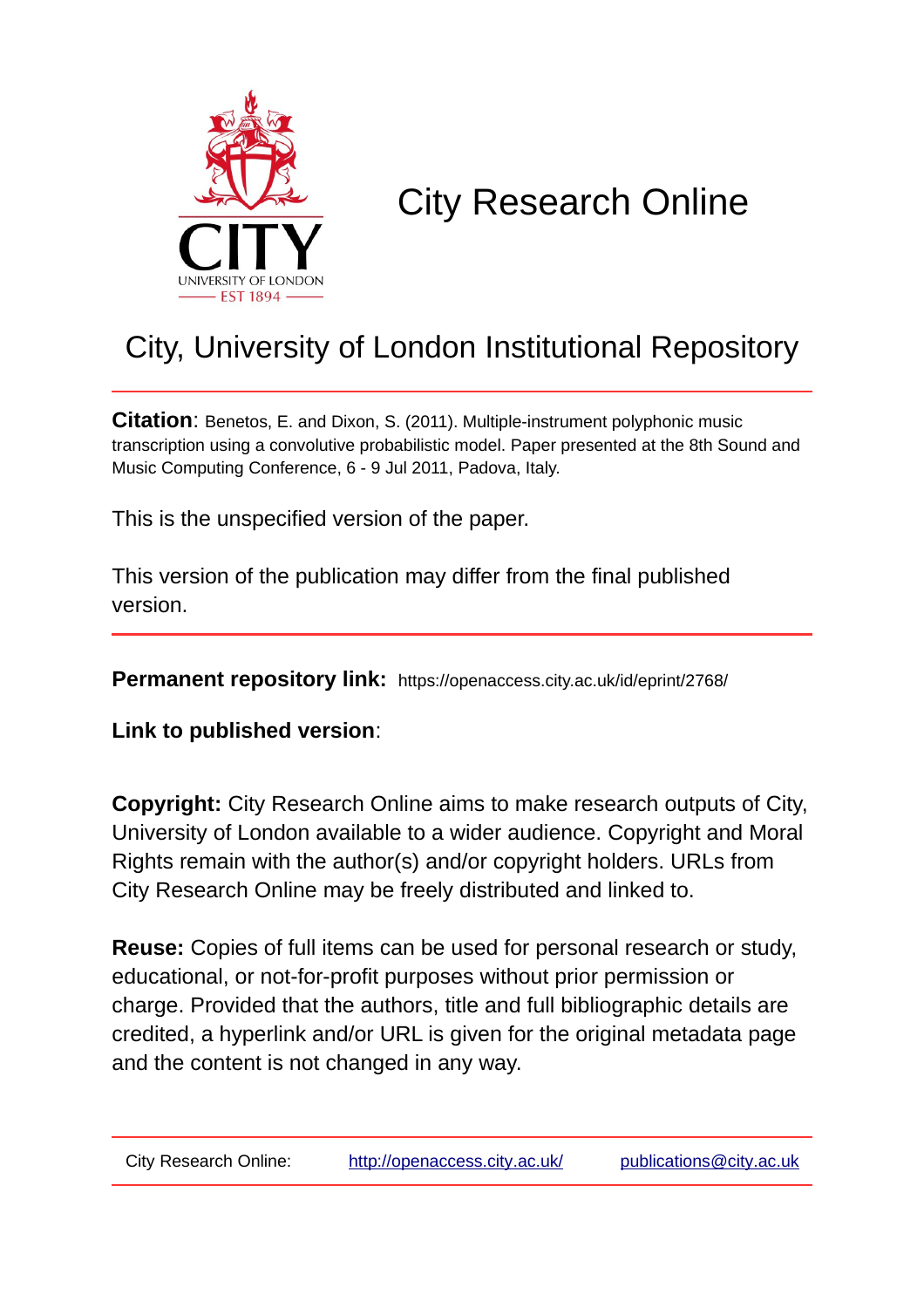### **MULTIPLE-INSTRUMENT POLYPHONIC MUSIC TRANSCRIPTION USING A CONVOLUTIVE PROBABILISTIC MODEL**

**Emmanouil Benetos and Simon Dixon**

Centre for Digital Music, Queen Mary University of London, London E1 4NS, UK {[emmanouilb, simond](mailto:emmanouilb@eecs.qmul.ac.uk)}@eecs.qmul.ac.uk

#### **ABSTRACT**

In this paper, a method for automatic transcription of music signals using a convolutive probabilistic model is proposed, by extending the shift-invariant Probabilistic Latent Component Analysis method. Several note templates from multiple orchestral instruments are extracted from monophonic recordings and are used for training the transcription system. By incorporating shift-invariance into the model along with the constant-Q transform as a timefrequency representation, tuning changes and frequency modulations such as vibrato can be better supported. For postprocessing, Hidden Markov Models trained on MIDI data are employed, in order to favour temporal continuity. The system was tested on classical and jazz recordings from the RWC database, on recordings from a Disklavier piano, and a woodwind quintet recording. The proposed method, which can also be used for pitch content visualization, outperforms several state-of-the-art approaches for transcription, using a variety of error metrics.

#### **1. INTRODUCTION**

The goal of an automatic music transcription system is to convert an audio recording into a symbolic representation, such as a piano-roll, a MIDI file or a music sheet. The creation of a system able to transcribe music produced by multiple instruments with a high level of polyphony continues to be an open problem in the research community, although monophonic pitch transcription is largely considered solved. For a comprehensive overview on transcription approaches the reader is referred to [\[1\]](#page-6-0).

Transcription or pitch tracking methods that employ probabilistic models related to the ones used in this work are detailed in Section [2.](#page--1-0) Other approaches related to this paper include the work by Poliner and Ellis [\[2\]](#page-6-1), where piano note classification was performed using support vector machines (SVMs). In order to improve transcription performance, the classification output of the SVMs was fed as input to a hidden Markov model (HMM) [\[3\]](#page-6-2) for postprocessing. The same note smoothing technique was also used in [\[4\]](#page-6-3), where the main transcription algorithm consists of a

*Copyright: ©2011 Emmanouil Benetos and Simon Dixon. This is an open-access article distributed under the terms of the [Creative Commons Attribution 3.0 Unported License,](http://creativecommons.org/licenses/by/3.0/) which permits unrestricted use, distribution, and reproduction in any medium, provided the original author and source are credited.*

spectral distance measure modeling polyphonic sounds as a weighted sum of Gaussian spectral models.

A signal processing-based multiple-F0 estimation was proposed by Saito et al. in [\[5\]](#page-6-4), which uses the inverse Fourier transform of the linear power spectrum with log-scale frequency, called *specmurt* (an anagram of cepstrum). The input log-frequency spectrum is considered to be generated by a convolution of a single pitch template with a pitch indicator function. The deconvolution of the spectrum by the pitch template results in the estimated pitch indicator function. Previous work by the authors which is used for comparative purposes includes a signal processing-based polyphonic transcription system [\[6\]](#page-6-5) which is based on joint multiple-F0 estimation using a feature-based score function and note onset and offset detection.

In this work, a system for automatic transcription of polyphonic music is introduced, which is based on a proposed extension of the shift-invariant probabilistic latent component analysis (PLCA) [\[7\]](#page-6-6) model. Contrary to the models in [\[7,](#page-6-6) [8\]](#page-6-7), which use a single spectral template for all pitches from the same instrument source, this model is able to support the use of multiple pitch templates extracted from multiple sources. Using a log-frequency representation and frequency shifting, detection of notes that are nonideally tuned, or that are produced by instruments that exhibit frequency modulations is made possible. Sparsity is also enforced in the model, in order to further constrain the transcription result and the instrument contribution in the production of pitches. Also, an intermediate result of the proposed model is a time-pitch representation which can be used for pitch content visualization of polyphonic music. Finally, a hidden Markov model-based note tracking method is employed in order to provide a smooth pianoroll transcription. The system was tested on recordings from the RWC database [\[9\]](#page-6-8), the Disklavier dataset in [\[2\]](#page-6-1), as well as the MIREX multi-F0 woodwind quintet [\[10\]](#page-6-9). A comparison was performed with various transcription methods using error metrics found in the literature. It is shown that the proposed system outperforms several stateof-the-art approaches for the same experiment. Also, it is indicated that a shift-invariant model can improve the detection of non-ideally tuned notes. *Proceedings of the SMC 2011.* Sound and Music Computer (and MSIC CTRANSCR)<br> **PP. P-INSTRUMENT POLYPHONIC MUSIC TRANSCR**<br> **CERVIS A CONVOLUTIVE PROBABILISTIC MODEL**<br>
Centre fo Digital Music, Queen May University of London,

The outline of the paper is as follows. In Section [2,](#page--1-0) the PLCA and shift-invariant PLCA methods are presented, along with their applications in music transcription and relative pitch tracking. The proposed polyphonic music transcription system is introduced in Section [3.](#page--1-1) Finally, the employed dataset, metrics and transcription experiments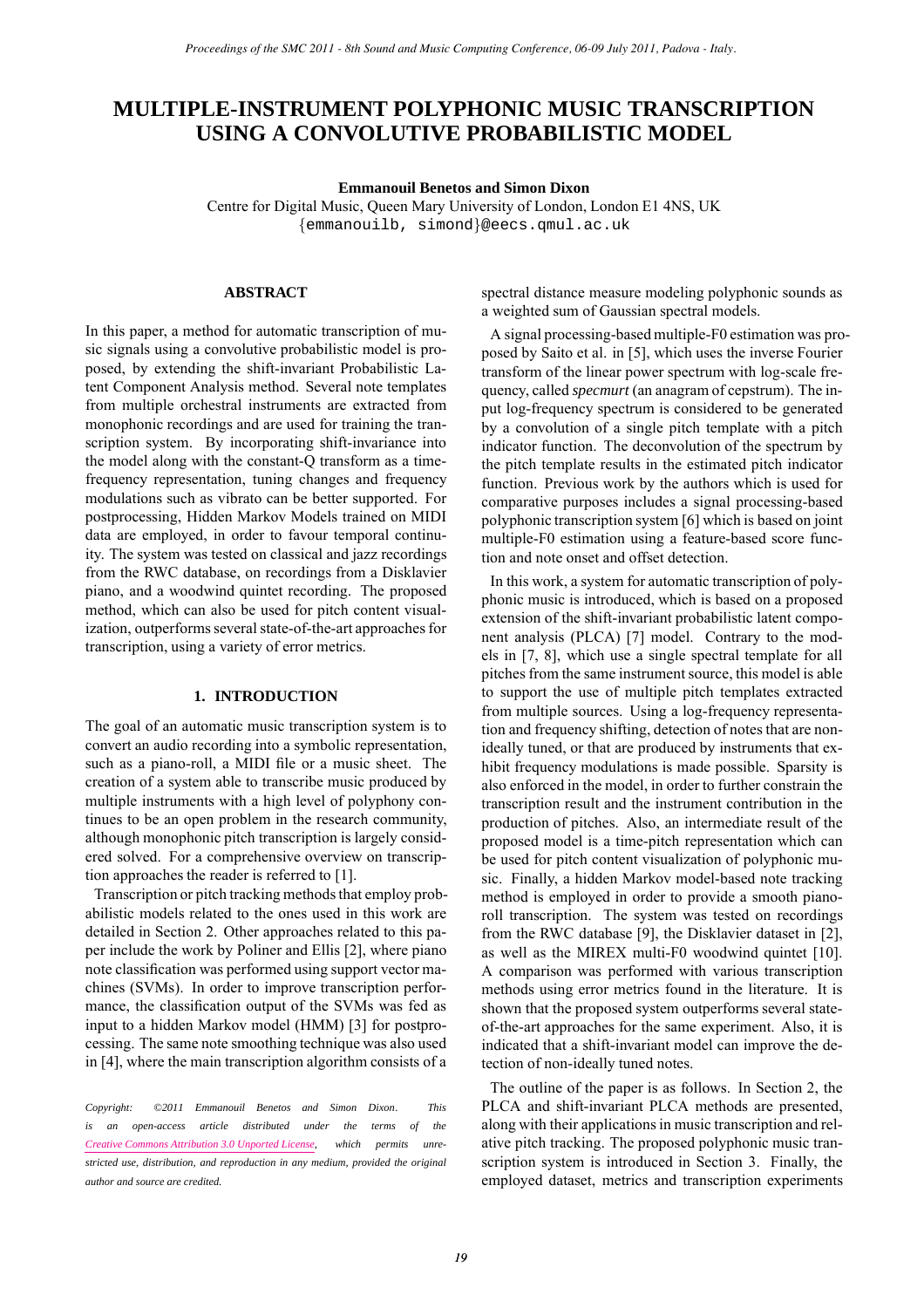performed are described in Section [4,](#page--1-2) while conclusions are drawn in Section [5.](#page--1-3)

#### **2. LATENT VARIABLE METHODS**

#### **2.1 PLCA**

Probabilistic latent component analysis (PLCA) is a model for acoustic analysis developed by Smaragdis et al. [\[11\]](#page-6-10). It provides a probabilistic framework that is extensible as well as easy to interpret. Considering the spectrogram as a probability distribution  $P(\omega, t)$ , the asymmetric PLCA model can be formulated as:

$$
P(\omega, t) = P(t) \sum_{z} P(\omega|z) P(z|t)
$$
 (1)

where  $P(\omega|z)$  are the spectral templates corresponding to component z,  $P(z|t)$  are the component activations through time, and  $P(t)$  is the energy distribution of the spectrogram. For estimating  $P(\omega|z)$  and  $P(z|t)$ , iterative update rules are employed, which are based on the Expectation-Maximization (EM) algorithm.

In [\[12\]](#page-6-11), an extension of the PLCA model was proposed for polyphonic music transcription, supporting multiple spectral templates for each pitch and multiple instruments. The concept of *eigeninstruments* was introduced, which models instruments as mixtures of basic models. Sparsity was enforced on the transcription matrix and the source contribution matrix of the model by a tempering-based approach. For experiments, stored pitch templates from various synthesized instrument sounds were used. Experiments were performed on instrument pairs taken from the multi-track woodwind recording used in the MIREX multi-F0 development set [\[10\]](#page-6-9), as well as on three J.S. Bach duets. *Proceeding of the SMC 2011*, we stand one for the Computing Conference (66-09 July 2011, Padova - Interaction<br>
Beschiffed in Socialista A, while every lacking  $\frac{1}{2}$  **Processor**  $\frac{1}{2}$  **Processor**  $\frac{1}{2}$  **Proces** 

#### **2.2 Shift-invariant PLCA**

An extension of the basic PLCA algorithm was proposed in [\[7\]](#page-6-6), in order to extract shifted structures in non-negative data. The shift-invariant PLCA method can be used in conjunction with log-frequency spectrograms (e.g. the constant-Q transform) in order to extract pitch. This is feasible since in log-frequency spectra the inter-harmonic spacings are the same for any periodic sounds. The shift-invariant PLCA model is defined as:

$$
P(\omega, t) = \sum_{z} P(z) P(\omega|z) *_{\omega} P(f, t|z)
$$
  
= 
$$
\sum_{z} P(z) \sum_{f} P(\omega - f|z) P(f, t|z)
$$
 (2)

where the spectral template  $P(\omega|z)$  corresponding to component  $z$  is convolved with the pitch impulse distribution  $P(f, t|z)$ .  $P(z)$  is the prior distribution of the components. Again, in order to estimate  $P(z)$ ,  $P(\omega|z)$ , and  $P(f, t|z)$ , the EM algorithm can be utilized.

The shift-invariant PLCA model was used in [\[8\]](#page-6-7) for multipleinstrument relative pitch tracking, where one pitch template is attributed to each instrument source and is shifted across log-frequency. The constant-Q transform (CQT) was used as a time/frequency representation. Since the



**Figure 1**. Diagram for the proposed polyphonic transcription system.

problem was unsupervised, additional constraints were imposed on eq. [\(2\)](#page--1-4). Firstly, a sliding Gaussian Dirichlet prior distribution was used in the computation of  $P(f, t|z)$  in order to eliminate any octave errors. In addition, in order to enforce temporal continuity, a Kalman filter type smoothing is applied to  $P(f, t|z)$  at each iteration step. The method was tested on the MIREX [\[10\]](#page-6-9) woodwind quintet using mixtures of two instruments at a time.

#### **3. PROPOSED METHOD**

The goal of the proposed transcription system is to provide a framework that supports multiple templates per pitch, in contrast to the relative pitch tracking method in [\[8\]](#page-6-7), as well as multiple templates per musical instrument. In addition, the contribution of each instrument source is not constant for the whole recording as in [\[8\]](#page-6-7), but is time-dependent. Also, its goal is to exploit the benefits given by a shiftinvariant model coupled with a log-frequency representation, in contrast to the transcription method in [\[12\]](#page-6-11), for detecting notes that exhibit frequency modulations and tuning changes.

In subsection [3.1,](#page--1-5) the extraction of pitch templates for various instruments is presented. The main transcription model is presented in subsection [3.2,](#page--1-6) while the HMM postprocessing step is described in subsection [3.3.](#page--1-7) A diagram of the proposed transcription system is depicted in Fig. [1.](#page--1-8)

#### **3.1 Extracting Pitch Templates**

Firstly, spectral templates are extracted for various instruments, for each note, using their whole note range. Isolated note samples from three different piano types were extracted from the MAPS dataset [\[13\]](#page-6-12) and templates from other orchestral instruments were extracted from monophonic recordings from the RWC database [\[9\]](#page-6-8). For extracting the note templates, the constant-Q transform (CQT) was computed [\[14\]](#page-6-13) with spectral resolution of 120 bins per octave. Afterwards, the PLCA model of eq. [\(1\)](#page--1-9) using only one component z was employed in order to extract the spectral template  $P(\omega|z)$ . In Table [1,](#page--1-10) the pitch range of each instrument used for template extraction is shown.

#### **3.2 Transcription Model**

Utilizing the extracted instrument templates and by extending the shift-invariant PLCA algorithm, a model is proposed which supports the use of multiple pitch and instrument templates in a convolutive framework, thus support-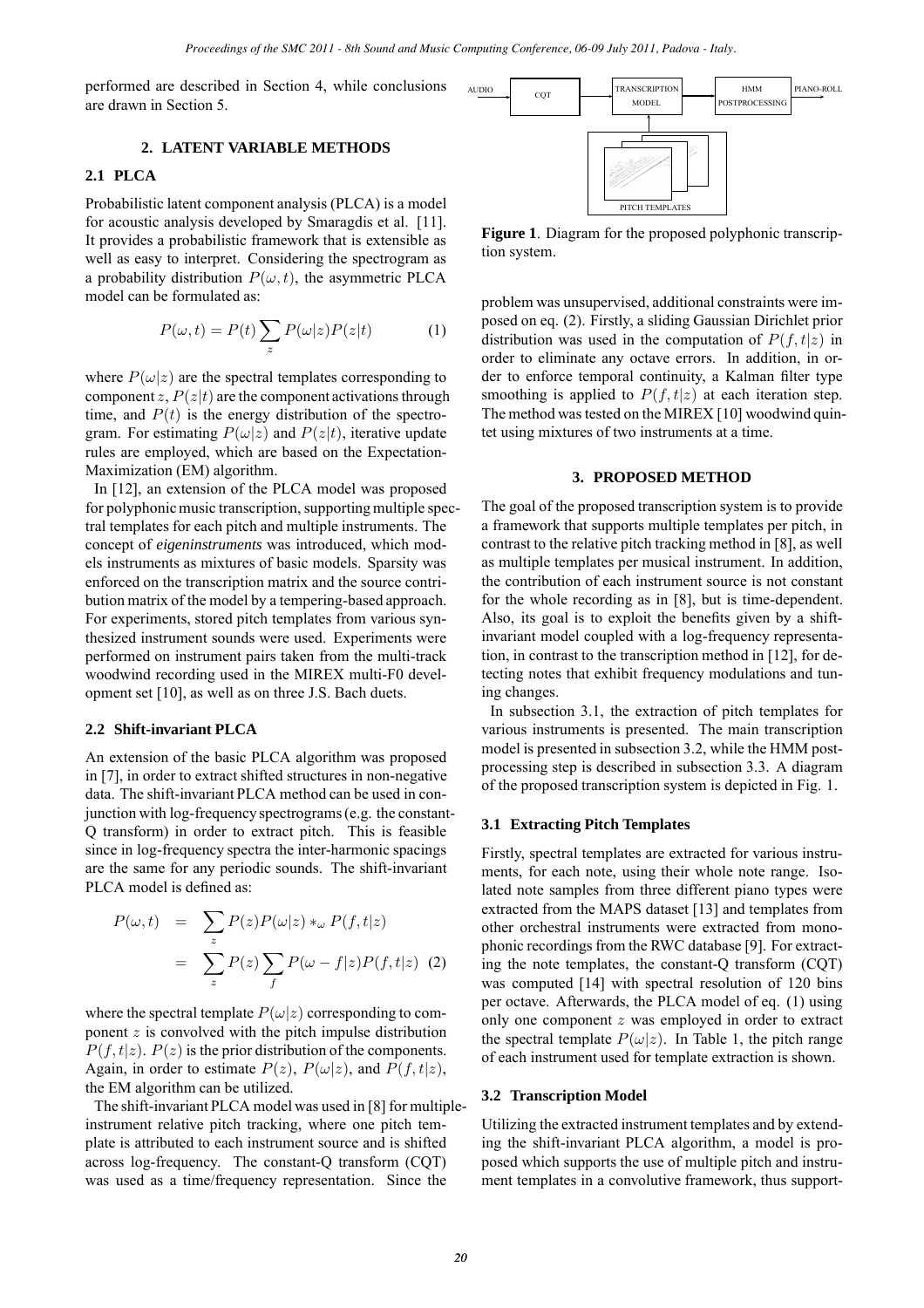| <b>Instrument</b> | <b>Lowest note</b> | <b>Highest note</b> |
|-------------------|--------------------|---------------------|
| Cello             | 26                 | 81                  |
| Clarinet          | 50                 | 89                  |
| Flute             | 60                 | 96                  |
| Guitar            | 40                 | 76                  |
| Harpsichord       | 28                 | 88                  |
| Oboe              | 58                 | 91                  |
| Organ             | 36                 | 91                  |
| Piano             | 21                 | 108                 |
| Violin            | 55                 | 100                 |

**Table 1**. MIDI note range of the instrument templates used in the proposed transcription system.

ing tuning changes and frequency modulations. By considering the input CQT spectrum as a probability distribution  $P(\omega, t)$ , the proposed model can be formulated as:

$$
P(\omega, t) = P(t) \sum_{p,s} P(\omega|s, p) *_{\omega} P(f|p, t) P(s|p, t) P(p|t)
$$
\n(3)

where  $P(\omega|s, p)$  is the spectral template that belongs to instrument s and MIDI pitch  $p = 21, \ldots, 108, P(f|p, t)$  is the time-dependent impulse distribution that corresponds to pitch p,  $P(s|p, t)$  is the instrument contribution for each pitch in a specific time frame, and  $P(p|t)$  is the pitch probability distribution for each time frame.

By removing the convolution operator, the model of [\(3\)](#page--1-11) can be expressed as:

$$
P(\omega, t) = P(t) \sum_{p, f, s} P(\omega - f|s, p) P(f|p, t) P(s|p, t) P(p|t)
$$
\n(4)

In order to only utilize each template  $P(\omega|s, p)$  for detecting the specific pitch p, the convolution of  $P(\omega|s, p) *_{\omega}$  $P(f|p, t)$  takes place using an area spanning one semitone around the ideal position of  $p$ . Since 120 bins per octave are used in the CQT spectrogram, f has a length of 10.

The various parameters in [\(3\)](#page--1-11) can be estimated using iterative update rules derived from the EM algorithm. For the expectation step the update rule is:

$$
P(p, f, s | \omega, t) =
$$
  
\n
$$
P(\omega - f | s, p) P(f | p, t) P(s | p, t) P(p | t)
$$
  
\n
$$
\sum_{p, f, s} P(\omega - f | s, p) P(f | p, t) P(s | p, t) P(p | t)
$$
\n(5)

For the maximization step, the update equations for the proposed model are:

$$
P(\omega|s,p) = \frac{\sum_{f,t} P(p, f, s | \omega + f, t) P(\omega + f, t)}{\sum_{\omega, t, f} P(p, f, s | \omega + f, t) P(\omega + f, t)} \tag{6}
$$

$$
P(f|p,t) = \frac{\sum_{\omega,s} P(p,f,s|\omega,t)P(\omega,t)}{\sum_{f,\omega,s} P(p,f,s|\omega,t)P(\omega,t)} \tag{7}
$$

<span id="page-3-0"></span>
$$
P(s|p,t) = \frac{\sum_{\omega,f} P(p,f,s|\omega,t)P(\omega,t)}{\sum_{s,\omega,f} P(p,f,s|\omega,t)P(\omega,t)}
$$
(8)

<span id="page-3-1"></span>
$$
P(p|t) = \frac{\sum_{\omega, f, s} P(p, f, s | \omega, t) P(\omega, t)}{\sum_{p, \omega, f, s} P(p, f, s | \omega, t) P(\omega, t)}
$$
(9)



**Figure 2.** (a) The transcription matrix  $P(p, t)$  of the first 10s of the MIREX woodwind quintet. (b) The pitch ground truth of the same recording. The abscissa corresponds to 10ms.

It should be noted that since the instrument-pitch templates have been extracted during the training stage, the update rule for the templates [\(6\)](#page--1-12) is not used, but is included for the sake of completeness. Using these constant templates, convergence is quite fast, usually requiring 10- 20 iterations. The resulting piano-roll transcription matrix and pitch matrix are respectively given by:

$$
P(p,t) = P(t)P(p|t)
$$
  

$$
P(f,p,t) = P(t)P(p|t)P(f|p,t)
$$
 (10)

By stacking together slices of the pitch matrix  $P(f, p, t)$ for all pitch values:  $P(f, t) = [P(f, 21, t) \cdots P(f, 108, t)]$ we can create a time-pitch representation which can be used for visualization purposes. In  $P(f, t)$ , f has a length of  $88 \times 10 = 880$ , thus representing pitch in a 10 cent res-olution. In Fig. [2,](#page--1-13) the transcription matrix  $P(p, t)$  for an excerpt of the MIREX multi-F0 woodwind quintet recording can be seen, along with the corresponding pitch ground truth. Also, in Fig. [3,](#page--1-14) the time-pitch representation of an excerpt of the 'RWC MDB-C-2001 No. 12' (string quartet) recording can be seen, where the frequency modulations caused by vibrato are visible.

In order for the algorithm to provide as meaningful solutions as possible, sparsity is encouraged on transcription matrix  $P(p|t)$ , expecting that only few notes are present at a given time frame. In addition, sparsity can be enforced to matrix  $P(s|p, t)$ , meaning that for each pitch at a given time frame, only a few instrument sources contributes to its production. The same technique used in [\[12\]](#page-6-11) was employed for controlling sparsity, by modifying the update equations [\(8\)](#page-3-0) and [\(9\)](#page-3-1):

$$
P(s|p,t) = \frac{\left(\sum_{\omega,f} P(p,f,s|\omega,t)P(\omega,t)\right)^{\alpha}}{\sum_{s} \left(\sum_{\omega,f} P(p,f,s|\omega,t)P(\omega,t)\right)^{\alpha}} \quad (11)
$$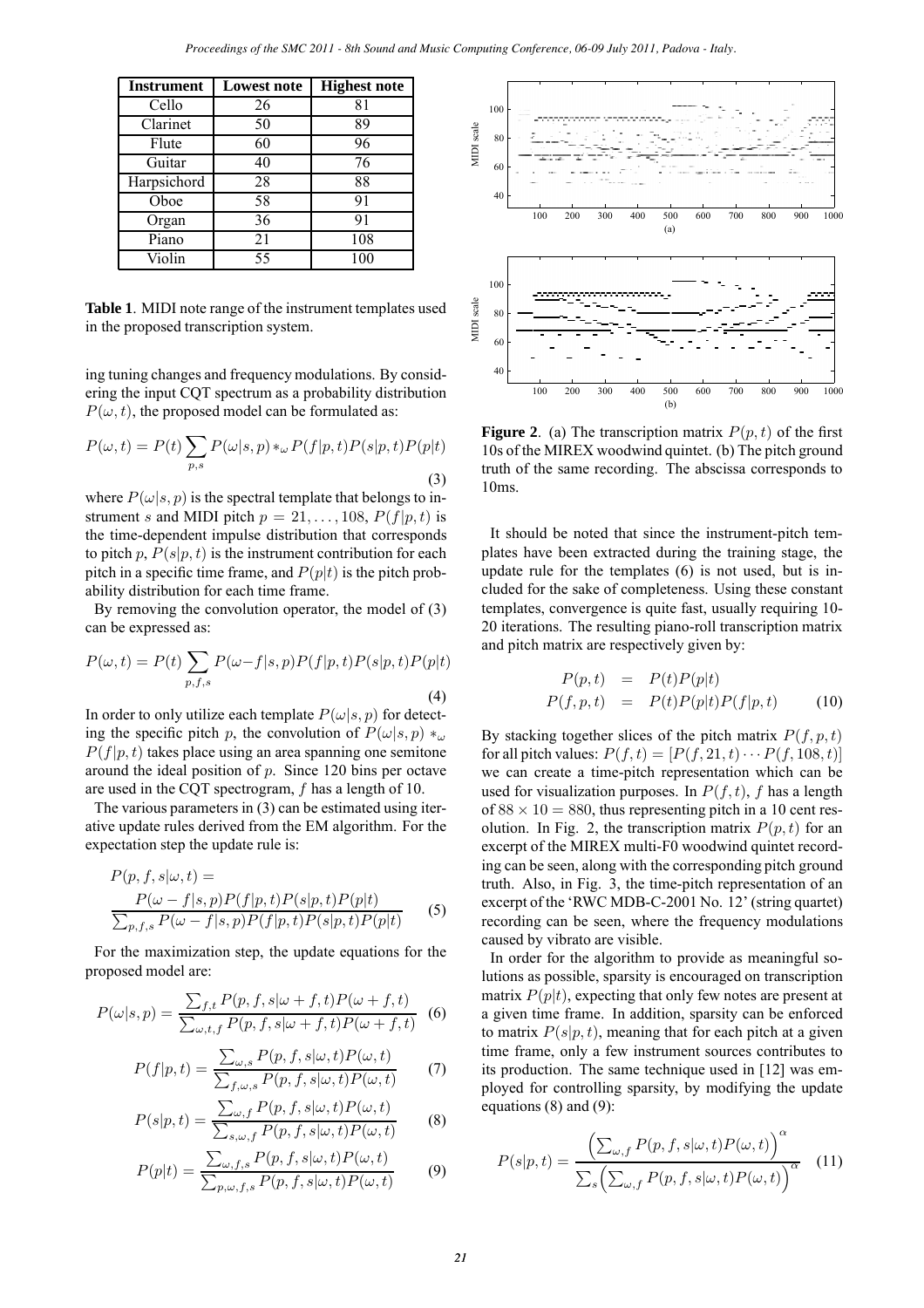

**Figure 3**. The time-pitch representation  $P(f, t)$  of the first 23s of 'RWC MDB-C-2001 No. 12' (string quartet) in a 10 ms time scale.

$$
P(p|t) = \frac{\left(\sum_{\omega, f, s} P(p, f, s | \omega, t) P(\omega, t)\right)^{\beta}}{\sum_{p} \left(\sum_{\omega, f, s} P(p, f, s | \omega, t) P(\omega, t)\right)^{\beta}} \quad (12)
$$

By setting  $\alpha, \beta > 1$ , the entropy in matrices  $P(s|p, t)$  and  $P(p|t)$  is lowered and sparsity is enforced.

#### **3.3 Postprocessing**

Instead of simply thresholding  $P(p, t)$  for extracting the piano-roll transcription as in [\[12\]](#page-6-11), additional postprocessing is applied in order to perform note smoothing and tracking. Hidden Markov models (HMMs) [\[3\]](#page-6-2) have been used in the past for note smoothing in signal processing-based transcription approaches (e.g. [\[2,](#page-6-1) [6\]](#page-6-5)). Here, a similar approach to the HMM smoothing procedure employed in [\[2\]](#page-6-1) is used, but modified for the probabilistic framework of the proposed transcription system.

Each pitch  $p$  is modeled by a two-state HMM, denoting pitch activity/inactivity. The hidden state sequence for each pitch is given by  $Q_p = \{q_p[t]\}\$ . MIDI files from the RWC database [\[9\]](#page-6-8) from the classic and jazz subgenres were employed in order to estimate the state priors  $P(q_p[1])$  and the state transition matrix  $P(q_p[t]|q_p[t-1])$ for each pitch  $p$ . For each pitch, the most likely state sequence is given by:

$$
\hat{Q}_p = \underset{q_p[t]}{\arg \max} \prod_t P(q_p[t]|q_p[t-1]) P(o_p[t]|q_p[t]) \tag{13}
$$

which can be computed using the Viterbi algorithm [\[3\]](#page-6-2). For estimating the observation probability for each active pitch  $P(o_p[t]|q_p[t] = 1)$ , we use a sigmoid curve which has as input the transcription piano-roll  $P(p, t)$  from the output of the transcription model:

$$
P(o_p[t]|q_p[t] = 1) = \frac{1}{1 + e^{-P(p,t)}}\tag{14}
$$

The result of the HMM postprocessing step is a binary piano-roll transcription which can be used for evaluation. An example of the HMM postprocessing step is given in Fig. [4,](#page--1-13) where the transcription matrix  $P(p, t)$  of a piano recording from [\[2\]](#page-6-1) is seen along with the output of the HMM smoothing.



**Figure 4.** (a) The transcription matrix  $P(p, t)$  of the first 40s of the J. Haydn Piano Sonata No.54 from the Disklavier dataset of [\[2\]](#page-6-1) (b) The output of the HMM postprocessing step (the abscissa corresponds to 10 ms).

#### **4. EVALUATION**

#### **4.1 Datasets**

For the transcription experiments, we used recordings from three different sources. Firstly, 12 excerpts from the RWC database [\[9\]](#page-6-8) were employed, which have been widely used for evaluating transcription systems (e.g. [\[15,](#page-6-14) [5,](#page-6-4) [4\]](#page-6-3)). The dataset contains classical and jazz music produced by piano, guitar, flute, and bowed strings, with the majority being piano. Aligned ground-truth MIDI data was created using the original non-aligned MIDI reference for the first 23 sec of each recording, using Sonic Visualiser<sup>[1](#page--1-15)</sup>.

In addition, the test dataset developed by Poliner and Ellis [\[2\]](#page-6-1) was also used for transcription experiments. It contains 10 one-minute classical recordings from a Yamaha Disklavier grand piano, sampled at 8 kHz along with aligned MIDI ground truth. Finally, the full woodwind quintet recording from the MIREX multi-F0 development set [\[10\]](#page-6-9) was also used for transcription experiments.

#### **4.2 Evaluation Metrics**

Several evaluation metrics are employed for the recordings used for the transcription experiments. All evaluations take place by comparing the transcribed output and the groundtruth MIDI files using a 10 ms scale, as in the MIREX multiple-F0 estimation task [\[10\]](#page-6-9). The first metric that is used is the overall accuracy  $(Acc_1)$  used in [\[2\]](#page-6-1). Also, an additional set of metrics is employed, namely the alternative accuracy measure  $(Acc_2)$ , the total error  $(E_{tot})$ , the substitution error  $(E_{subs})$ , missed detection error  $(E_{fn})$ , and false alarm error  $(E_{fp})$ . Definitions for the aforementioned set of metrics can be found in [\[15,](#page-6-14) [5,](#page-6-4) [4\]](#page-6-3).

http://www.sonicvisualiser.org/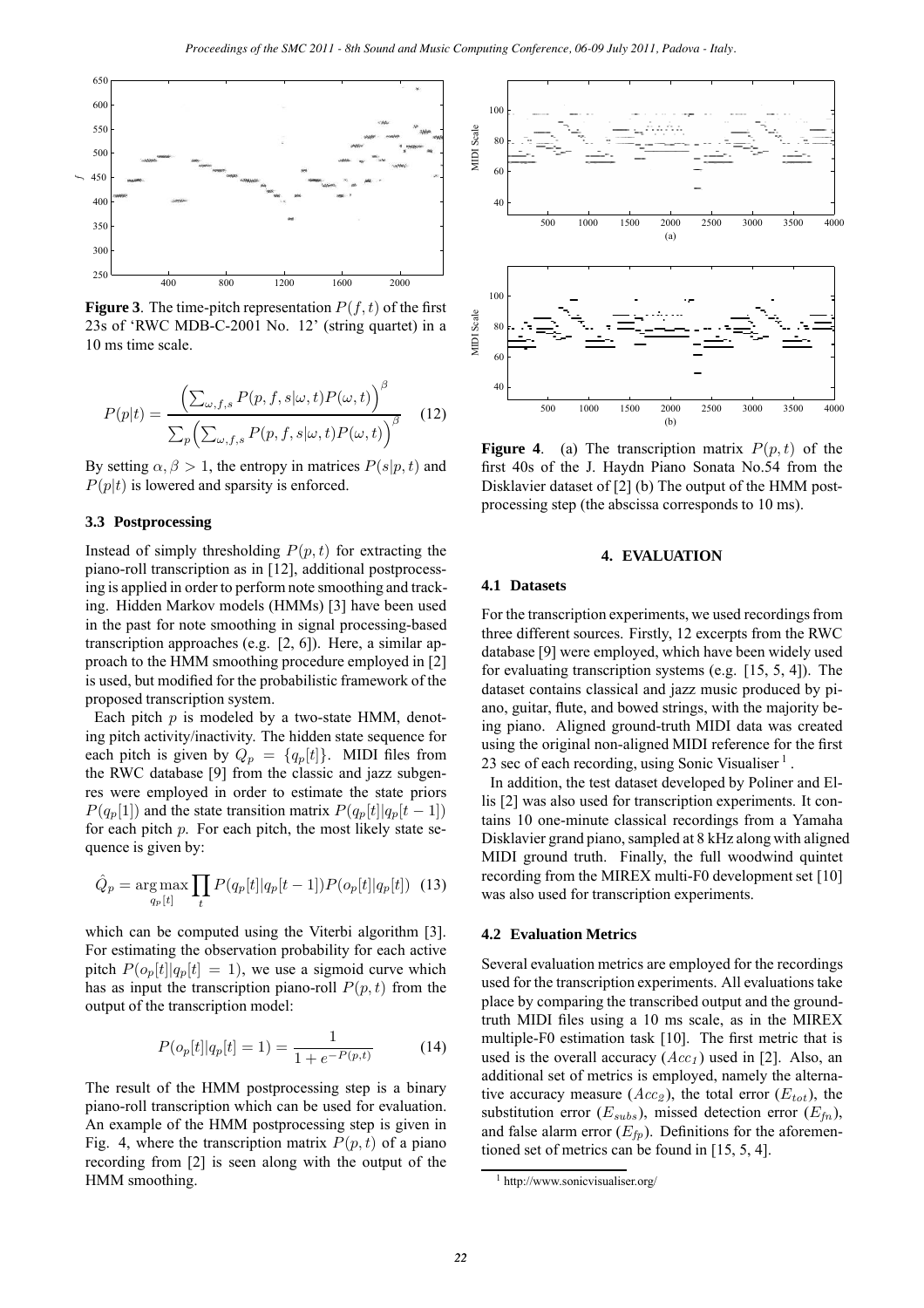#### **4.3 Results**

Transcription experiments using the 12 excerpts from the RWC database were performed using only piano templates, or using the full list of instrument templates shown in Table [1.](#page--1-10) Results are presented in Table [2,](#page--1-16) comparing the performance of the system with other state-of-the-art methods [\[6,](#page-6-5) [4,](#page-6-3) [5,](#page-6-4) [15\]](#page-6-14), while in Table [3](#page--1-14) additional metrics are used in order to compare the performance of the proposed system with the method in [\[6\]](#page-6-5). It can be seen that when using the piano templates, the proposed method outperforms other systems with respect to the accuracy measure  $Acc<sub>2</sub>$ . Also, most of the errors of the system consist of missed detections, while relatively few false alarms are detected. Concerning the signal processing-based method in [\[6\]](#page-6-5), the improvement using  $Acc_2$  is 0.5%, which rises to 1.0% when  $Acc<sub>1</sub>$  is utilized.

When using the proposed system with all instrument templates, performance is significantly lowered, although it should be stressed that the majority of the RWC recordings are produced by piano. This also indicates that having a knowledge of the instruments present can significantly improve the performance of the proposed system. It is notable that when RWC recording 10 -a string quartet- is transcribed using the all-instruments model, its  $Acc<sub>2</sub>$  is 82.7%, far surpassing all other methods. Concerning sparsity parameters, after experimentation, no sparsity was added to the instrument contribution matrix ( $\alpha = 1$ ) and sparsity was only enforced on the transcription matrix ( $\beta = 1.5$ ). It is worth mentioning that with  $\beta = 1$ , performance using the piano templates drops to 58.6% for  $Acc<sub>2</sub>$ . Also, in order to evaluate the contribution of the shift-invariant model, experiments were also performed by disabling convolution, resulting in a PLCA-based model similar to the one in [\[12\]](#page-6-11). In terms of  $Acc_{2}$ , performance for the RWC recordings was 60.1%, which indicates that using a shiftinvariant model for transcription can improve performance when non-ideally tuned recordings or when frequency modulations are considered. To the authors' knowledge, no statistical significance tests have been made for transcription, apart from the piecewise tests in the MIREX task [\[10\]](#page-6-9). However, given the fact that transcription evaluations actually take place using 10 ms frames, even a small accuracy change can be shown to be statistically significant, using a method like [\[16\]](#page-6-15). *Proceedings of the SMC 2011*, we share one the Computing Conference (64,99,12). Padova - Incident Conference Computing Computing Computing Computing Computing Computing Computing Computing Computing Computing Computing C

Results using the 10 piano recordings from [\[2\]](#page-6-1) are shown in Table [4,](#page--1-17) compared with results from other approaches reported in [\[2\]](#page-6-1) and the method in [\[6\]](#page-6-5). For this experiment, only piano templates were used in the proposed system. Again, it is shown that the proposed system outperforms all other methods - compared to the one in [\[2\]](#page-6-1), improvement is 1.1% with respect to  $Acc<sub>1</sub>$ . It should be stressed also that the training set for the method of [\[2\]](#page-6-1) used data from the same source as the test set. When compared with [\[6\]](#page-6-5), the performance improvement is much larger compared to the RWC recordings (about 10.6%). This can be attributed to the much faster tempo of the pieces in [\[2\]](#page-6-1), since the method in [\[6\]](#page-6-5) is more suited to slower tempo due to the onset/offset detections performed, tending to accumulate transcription errors in cases of rapidly changing notes. Additional met-

| Data | Proposed | Proposed       | [6]   | [4]   | [5]   | $[15]$ |
|------|----------|----------------|-------|-------|-------|--------|
|      | (piano)  | $\text{(all)}$ |       |       |       |        |
| 1    | 64.3%    | 58.3%          | 60.0% | 63.5% | 59.0% | 64.2%  |
| 2    | 70.5%    | 61.4%          | 73.6% | 72.1% | 63.9% | 62.2%  |
| 3    | 70.3%    | 53.8%          | 62.5% | 58.6% | 51.3% | 63.8%  |
| 4    | 67.0%    | 63.4%          | 65.2% | 79.4% | 68.1% | 77.9%  |
| 5    | 66.9%    | 55.4%          | 53.4% | 55.6% | 67.0% | 75.2%  |
| 6    | 71.7%    | 73.3%          | 76.1% | 70.3% | 77.5% | 81.2%  |
| 7    | 67.0%    | 55.9%          | 68.5% | 49.3% | 57.0% | 70.9%  |
| 8    | 67.7%    | 51.4%          | 60.1% | 64.3% | 63.6% | 63.2%  |
| 9    | 51.9%    | 48.8%          | 50.3% | 50.6% | 44.9% | 43.2%  |
| 10   | 55.3%    | 82.7%          | 72.4% | 55.9% | 48.9% | 48.1%  |
| 11   | 57.1%    | 54.2%          | 56.2% | 51.1% | 37.0% | 37.6%  |
| 12   | 30.4%    | 26.8%          | 36.6% | 38.0% | 35.8% | 27.5%  |
| Mean | 61.7%    | 57.1%          | 61.2% | 59.1% | 56.2% | 59.6%  |

**Table 2.** Transcription results  $(Acc_2)$  for the 12 RWC recordings compared with other approaches.

| Method       | Acc <sub>t</sub> | Acc.  | $E_{tot}$ | $E_{subs}$ | $E_{fn}$ | E.      |
|--------------|------------------|-------|-----------|------------|----------|---------|
| Proposed (p) | 60.8%            | 61.7% | 38.3%     | 8.9%       | 19.6%    | 9.8%    |
| Proposed (a) | 54.8%            | 57.1% | 42.9%     | 11.5%      | 24.4%    | $7.0\%$ |
| 16           | 59.8%            | 61.2% | 38.8%     | $7.3\%$    | 24.8%    | 6.7%    |

**Table 3**. Transcription error metrics for the 12 RWC recordings using piano only (p) or all templates (a), compared with the approach in [\[6\]](#page-6-5).

rics for the recordings of [\[2\]](#page-6-1) are included in Table [5.](#page--1-18)

Finally, results using the proposed system are shown using the MIREX multi-F0 woodwind quintet [\[10\]](#page-6-9) in Table [6.](#page-6-16) The MIREX recording is available in 5 instrument tracks; although results using pairs of these tracks have been reported in [\[8,](#page-6-7) [12\]](#page-6-11), to the authors' knowledge no results using the complete 5-instrument recording have been published. Using the full instrument templates matrix, performance of the proposed system is 48.1% using  $Acc<sub>2</sub>$ , while it is 39.0% using the system in [\[6\]](#page-6-5). Again, the reduced performance of [\[6\]](#page-6-5) can be attributed to the fast tempo of the recording (a part of which is depicted in Fig. [2\)](#page--1-13).

#### **5. CONCLUSIONS**

In this work, a system for automatic music transcription using a model based on shift-invariant probabilistic latent component analysis techniques was proposed. The main contribution of the paper is a transcription model that is able to support multiple instrument and pitch templates and is able to detect notes produced without ideal tuning or exhibiting frequency modulations. The system was tested on recordings from several sources, where it was shown to outperform other state-of-the-art transcription techniques using several error metrics. The system architecture makes it suitable for instrument-specific transcription applications. Also, a by-product of the system is a time-pitch representation that can also be used for pitch content visualization. Selected transcription examples are available on-line<sup>[2](#page--1-19)</sup>, along with the original excerpts for comparison.

<sup>2</sup> http://www.eecs.qmul.ac.uk/~emmanouilb/transcription.html